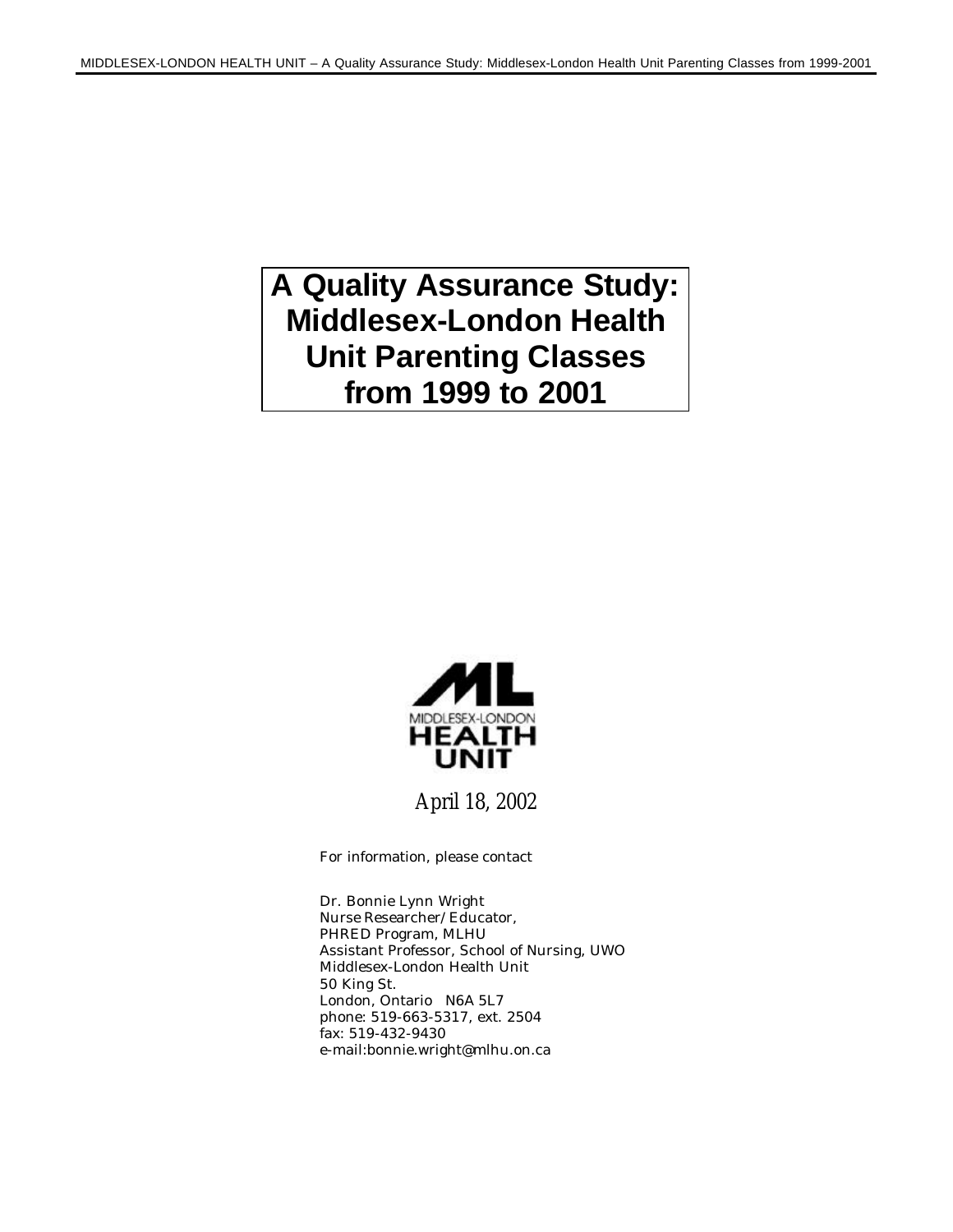© Copyright information Middlesex-London Health Unit 50 King Street London, Ontario N6A 5L7

Cite reference as: Middlesex-London Health Unit (2002). A Quality Assurance Study: The MLHU Parenting Classes from 1999 to 2001. London, Ontario: Author.

Authors: Dr. Bonnie Lynn Wright<sup>1</sup>, Susan Burke<sup>2</sup>, Philip Daniels<sup>2</sup>, Kimberley Deen<sup>2</sup>, Kristin Heard<sup>2</sup>, Laura Hodgins<sup>2</sup>, Pauline Melles<sup>2</sup>, Beth Richardson<sup>2</sup>, Leanne Smithson<sup>2</sup>, Breanne Stewart<sup>2</sup> <sup>1</sup> Nurse Researcher/Educator, PHRED Program, MLHU; Assistant Professor, School of Nursing UWO <sup>2</sup> University of Western Ontario - Third Year Nursing Students

In partial fulfillment of the requirements for: N318b, Dr. Mickey Kerr, Assistant Professor, School of Nursing, UWO

All rights reserved.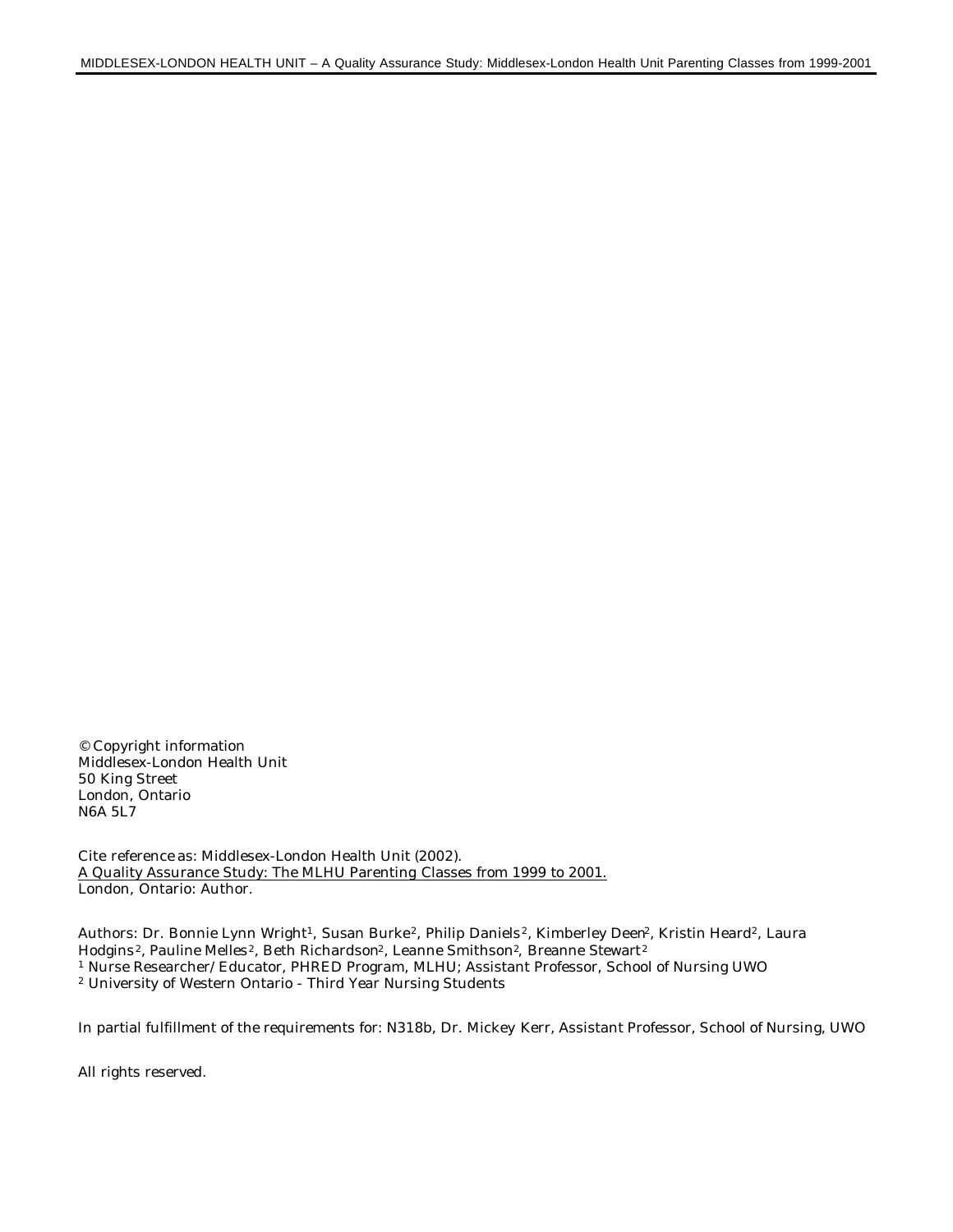### **Table of Contents**

| L            |  |
|--------------|--|
| II.          |  |
| III.         |  |
| $IV_{-}$     |  |
| V.           |  |
| VI.          |  |
| VII.         |  |
| VIII.        |  |
| IX.          |  |
| X.           |  |
| XL           |  |
| XII.         |  |
| XIII.        |  |
| XIV.         |  |
| XV.          |  |
| XVI.         |  |
| XVII.        |  |
| <b>XVIII</b> |  |
| XIX.         |  |
|              |  |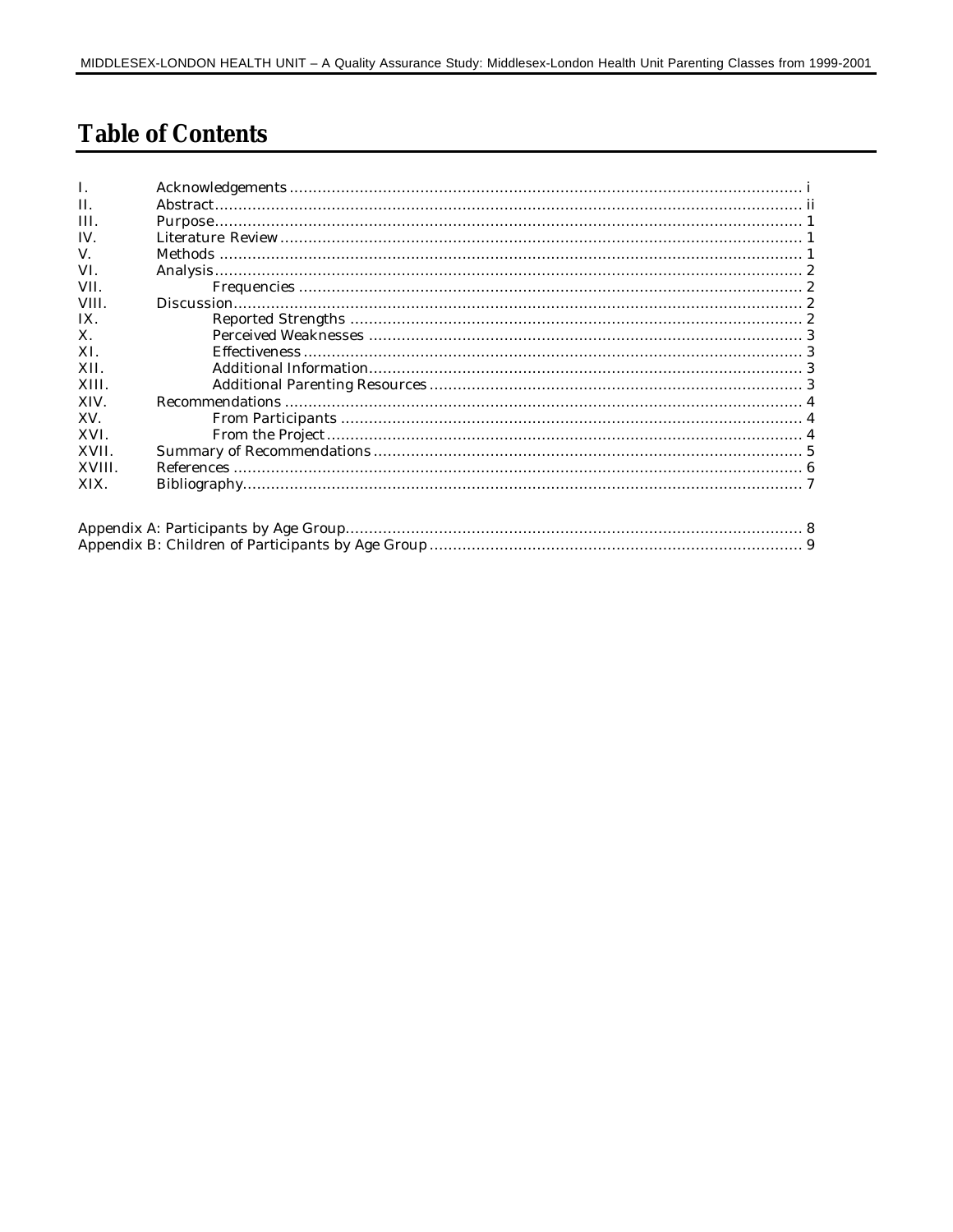### **Acknowledgements**

The authors would like to acknowledge with gratitude the assistance of Sheila Montague, BScN, a Public Health Nurse and liaison to the Parenting Education Committee. Sheila was instrumental in assuring that the project was facilitated within the organization and that lists of clients were available for contact. Thanks are also extended to Bonnie Wooten, Program Manager, and Diane Bewick for permission to conduct the project and to the Administrative Assistants in both Family Health and Research Education Evaluation and Development Services.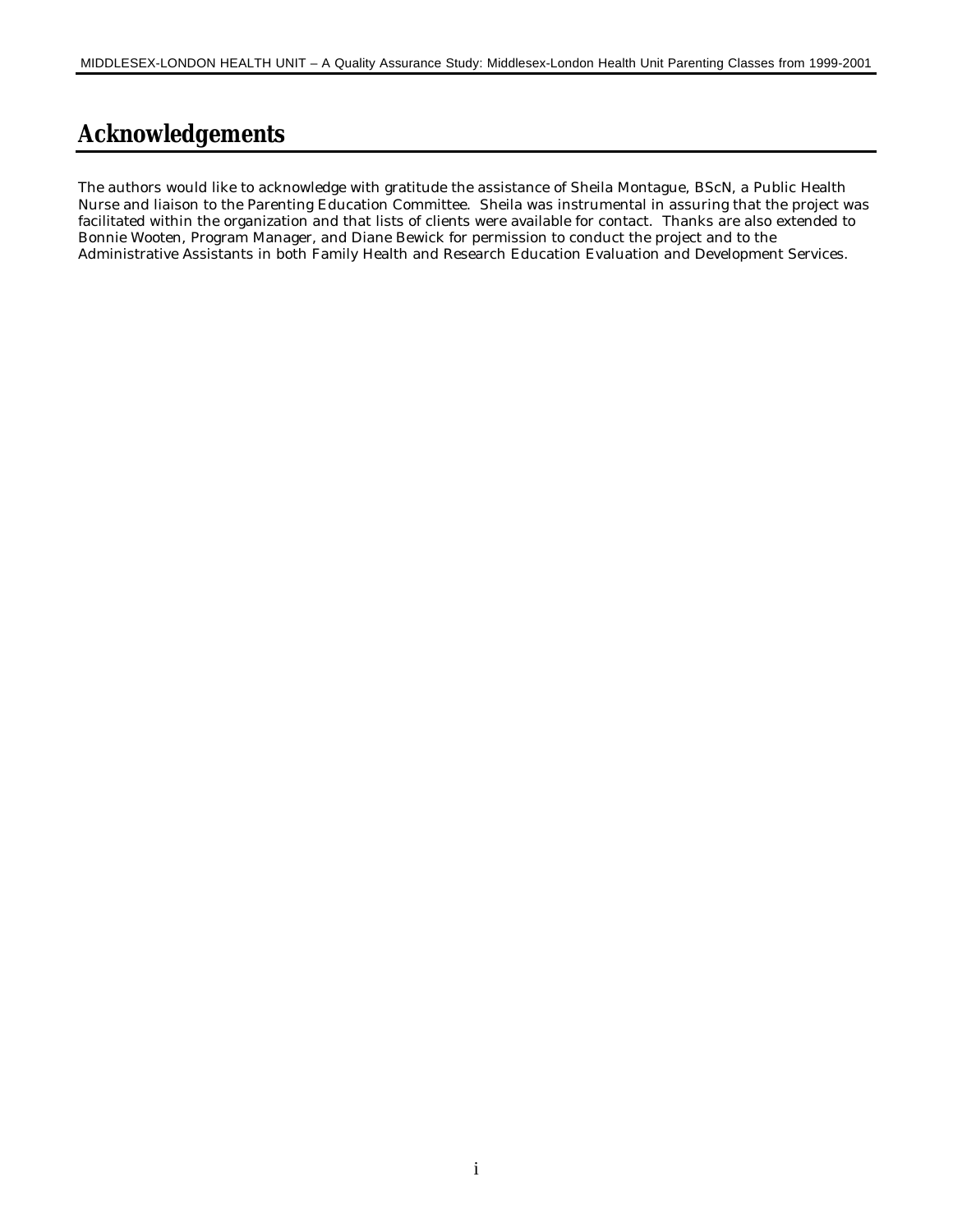### **Abstract**

The birth of a child is generally a time of great joy but can also be accompanied by uncertainty, self-questioning, and stress. The programs offered at Middlesex-London Health Unit (MLHU) educate parents in developmental milestones and parent-infant interaction skills. The Well baby clinics, prenatal classes and parent education classes are group-oriented and focus on knowledge of infant development and care, behavior modification and problem-solving. Evaluation of the programs are a high priority because of their importance in parenting outcomes, perception of parenting abilities and long term results in retention of skills. The goal of this study is to evaluate the effectiveness of parenting programs offered through the MLHU. This is a qualitative study that will focus on parent perception of the usefulness of these programs and their ability to retain information and transfer knowledge to nurturing skills. The importance to MLHU is to evaluate their programs and justify or adjust curriculum if necessary.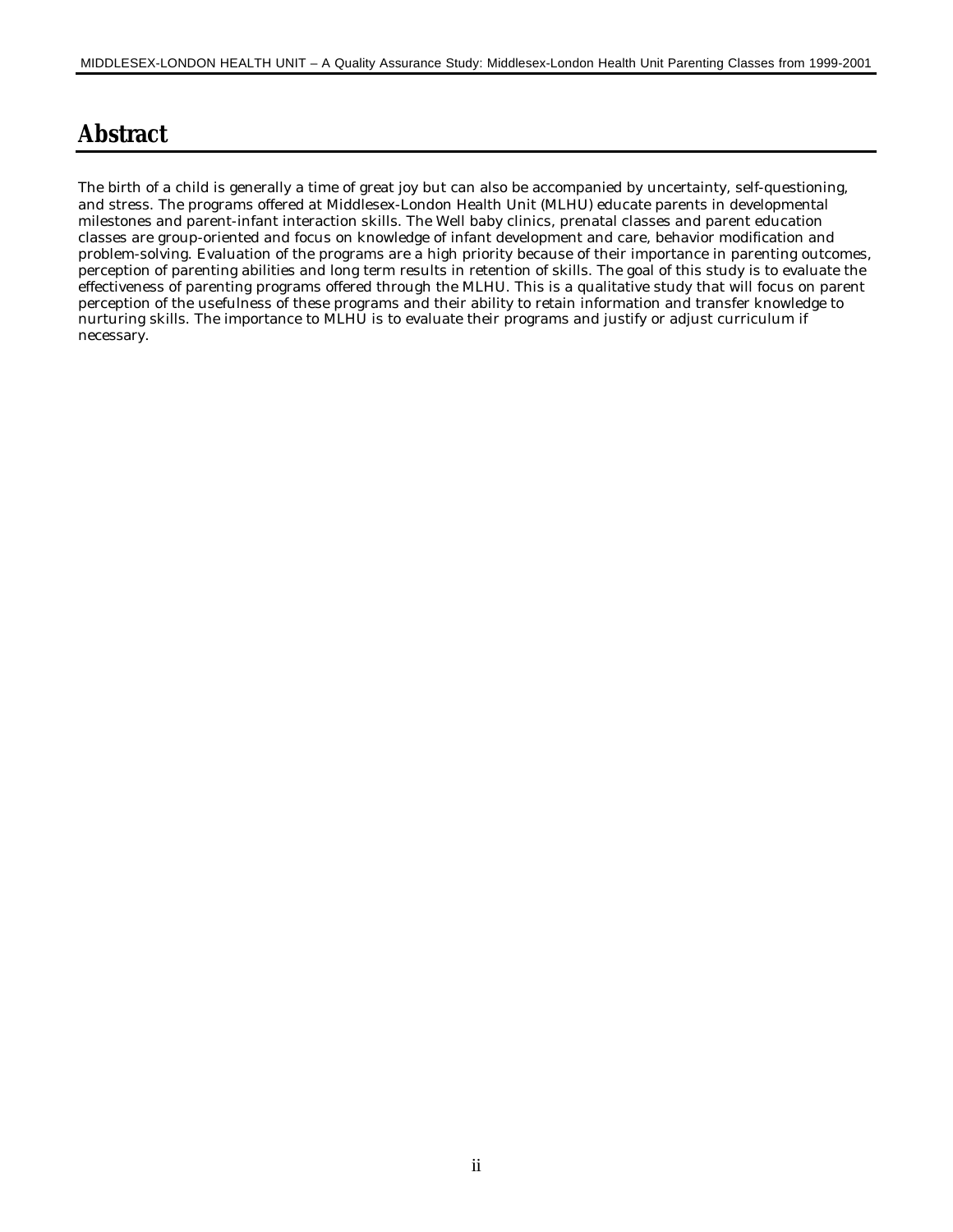# **Purpose**

The purpose of this retrospective project was to review several clients' perceptions of the parenting classes offered by the Middlesex-London Health Unit (MLHU) that they attended within the calendar years of 1999, 2000 and 2001. Third year Nursing students in a research practicum conducted this project as a quality assurance activity for the MLHU. Specific questions were asked with regards to the value, strengths, weaknesses, and overall satisfaction of the attended program's curriculum. Also, Clients were prompted to examine the relevancy of their learning from the class with respect to their previous and current parenting situations. After thematic analysis, recommendations were formulated.

The results of this study, by means of this report, were submitted to the MLHU so that this feedback may be incorporated into their planning and implementation of parenting classes in the future. The MLHU may then address any gaps that may exist with the courses that are currently available and can use the findings of this study as a guide for future quality assurance examinations.

## **Literature Review**

The students conducted a focused review of the literature. Only articles pertaining to the evaluation of parenting programs were reviewed. Of 40 articles selected, 16 were highlighted as pertinent to the current project.

According to Neuman (1995), primary and early secondary prevention focuses on the prevention of possible stresses as well as treating stresses that have already occurred. This is the basis for parent education programs.

Parenting classes have the ability to enhance parental skill allowing for stronger coping with the stresses associated with raising children (Irvine, Biglan, Smolkowski, Metzler, & Ary, (1999). Nicholson, Patricia, & Fox (1998) found that parents who attended a parent education program had a positive influence on parental disciplinary practices, which was maintained for longer than 6 weeks.

Long, McCarney, Smyth, Magorrian & Dillon (2001) found that parent education classes lowered anxiety and depression scores of parents as well as increased parents' confidence in their ability to handle and reflect on parental issues.

According to Sylvestre, Ochocka, & Hybdman (1999), program level evaluation that links the objectives of the class to the desired outcomes is able best meet the needs of the community leading to an increase in participation and empowerment while promoting health.

## **Methods**

Neuman's Systems Model has been utilized as a framework for this study. This model focuses on the effects of both internal and external stressors that may prevent a community and it's members from reaching their full potential (Neuman, 1995). It is therefore an appropriate tool since the purpose of the classes at the MLHU is to improve the overall functioning of a community and increase their ability to manage various stressors related to parenting.

A convenience sample of attendees of parenting classes held at the MLHU between the years of 1999 and 2001 was selected. Sheila Montague, the Public Health Nurse focusing on parent education, provided available attendance lists for these classes. Staff members from the MLHU telephoned each name on the list. If they got an answer, the client was asked to consent to being called by a third party to be interviewed regarding the class that they attended. Due to time constraints, only people who answered on the first call were invited to participate. After consent was obtained, the clients' names and telephone numbers were compiled into a list. The list was divided up by Dr. Wright and distributed to each student in the project. Each student list was held in confidence in a secured place by each student and destroyed at the end of the project.

The students developed the interview schedule. They each had a colleague and/or friend answer the questions on the interview schedule and give feedback on the clarity, comprehension and relevance of the question, thus providing face validity. This was a structured interview to ensure consistency in the information gathered and to assist the students in feeling comfortable with this form of data collection.

The students then contacted each client on their list by telephone to complete an interview. The students called from their own homes using \*67 to block the display of their names and numbers or called from the MLHU which does not subscribe to call display. Interviews were conducted until all names on the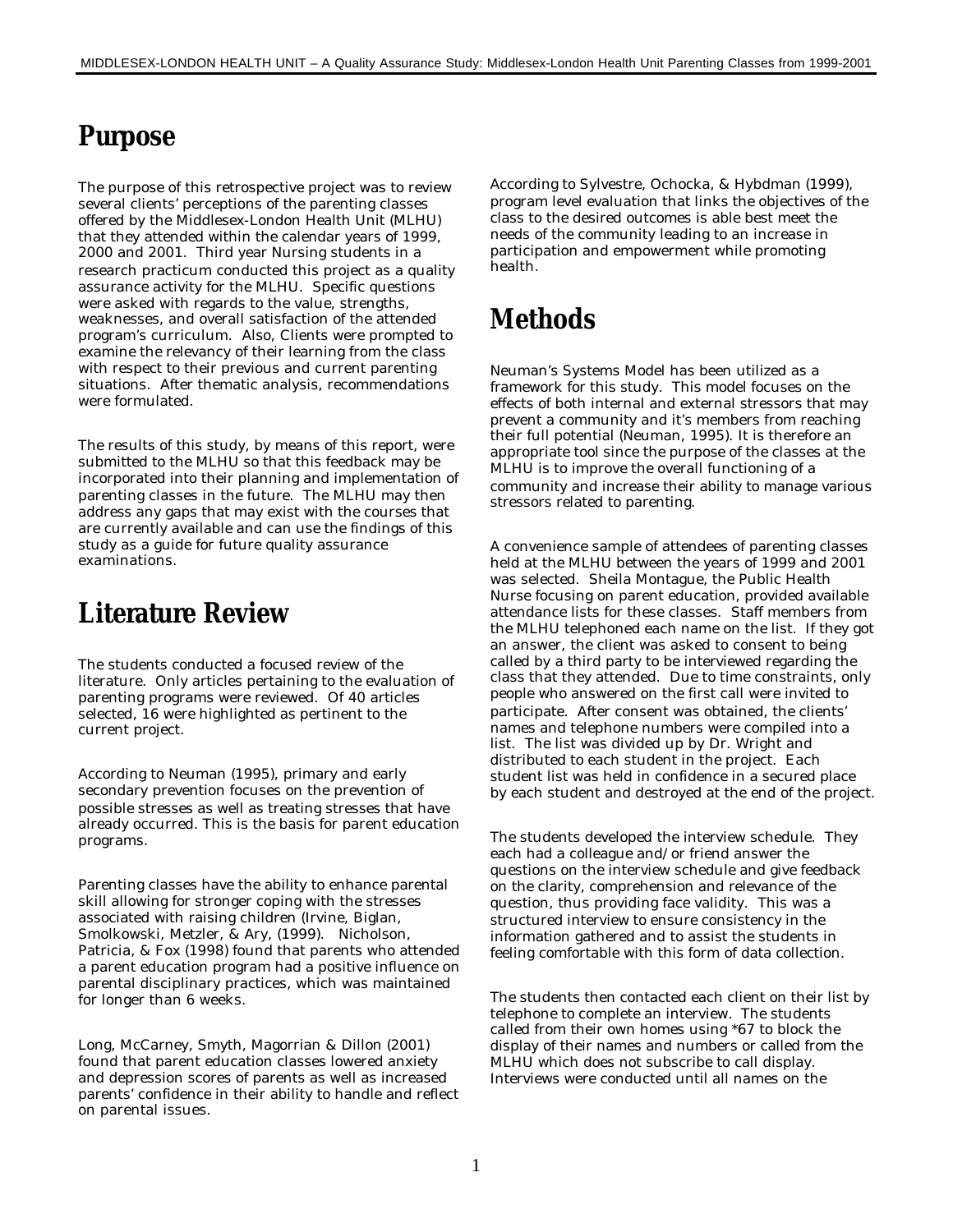student's list were called or time for completing the project expired, whichever came first.

Students recorded the information from the clients by hand. No interview records contained identifying information. These individual records were transcribed into a single record, the originals being destroyed at the end of analysis. Grouped data and responses only were reported to protect the anonymity of the clients. Each student had a list of nine or 10 clients, sufficient to achieve theme saturation. An evaluation of the narrative data was completed manually and recommendations made for further studies.

# **Analysis**

### **Frequencies**

The original sample selected for this project consisted of 67 women consenting to be called regarding the parenting class(es) they had attended at the Middlesex London Health Unit. Of this original sample, 56 women responded to questions posed in the follow-up telephone survey. The remaining 16.42 % of the sample did not respond, as they were either unable to be contacted by telephone or refused to answer questions regarding the parenting class. The average age of the mothers responding was 34.8 years. (Appendix A)

The ages of children of the respondents varied greatly, often reflecting the particular class attended. For example, women who attended the *Just Beginnings* class tended to have toddler-aged children, whereas women attending the *You're Grounded for Life* class often had children six years of age and older. The average age of a child in the mother's household was 5.9 years. (Appendix B)

The majority of the sample attended the Middlesex London Health Unit's parenting classes for a first child (73.2 %). The remaining 26.8% of the women attended with a child who was not their first-born. For 43 of the 56 women responding (76.8%), the parenting class that they attended was their first exposure to parenting education. The remaining women (23.2%) had attended more than one parenting class, offered either through the Middlesex London Health Unit or an alternate agency.

Of the women who attended the classes, 76.8% attended the class alone. A further 17.9% of the women were accompanied by a partner, specified as being either a husband, boyfriend or other companion. The remaining 5.4% of the sample attended with

someone other than a partner. In the majority of cases, "other" was specified as being a close friend or relative.

## **Discussion**

### **Reported Strengths**

The respondents identified many strengths of the MLHU parenting classes. Of the women contacted, many referred to the social nature of the parenting classes as being a major benefit to attending the classes. Over 25% of the mothers interviewed stated that they "gained more" from the contact with other parents than they did from the actual information presented at the class. Several women verbalized that the classes allowed the opportunity to interact with other parents who often were experiencing similar challenges. Continually, the women described the group setting and sharing of ideas as "comforting". The classes allowed many of the mothers to establish meaningful connections with other women in the community. Many continued to rely on the other mothers met in class as a significant resource for social support. Furthermore, many women expressed that they appreciated and valued the few hours that the classes allowed them to be away from the home setting.

Many women in the sample commented on their appreciation for the classes' flexibility, allowing the group to freely discuss challenges that might otherwise not have been covered had the structure of the class been maintained. Several mothers in the sample described the environment as feeling "safe ", allowing them to speak openly regarding even the most awkward questions. Many mothers believed that the facilitators represented yet another strength of the classes, as the instructors were described as very knowledgeable, organized and professional. Many women enjoyed the ways in which the facilitator encouraged open communication throughout the course.

Other mothers stated that despite the short time-period of the classes, a wide variety of topics were covered in depth. They valued the feedback, practical advice, and positive guidance provided to them not only by the facilitator but by other attendees as well. Most mothers identified handouts and books acquired through the classes as important parenting resources. Many women in the sample shared that the knowledge gained was empowering, as it allowed them to make more informed decisions regarding the care of their children.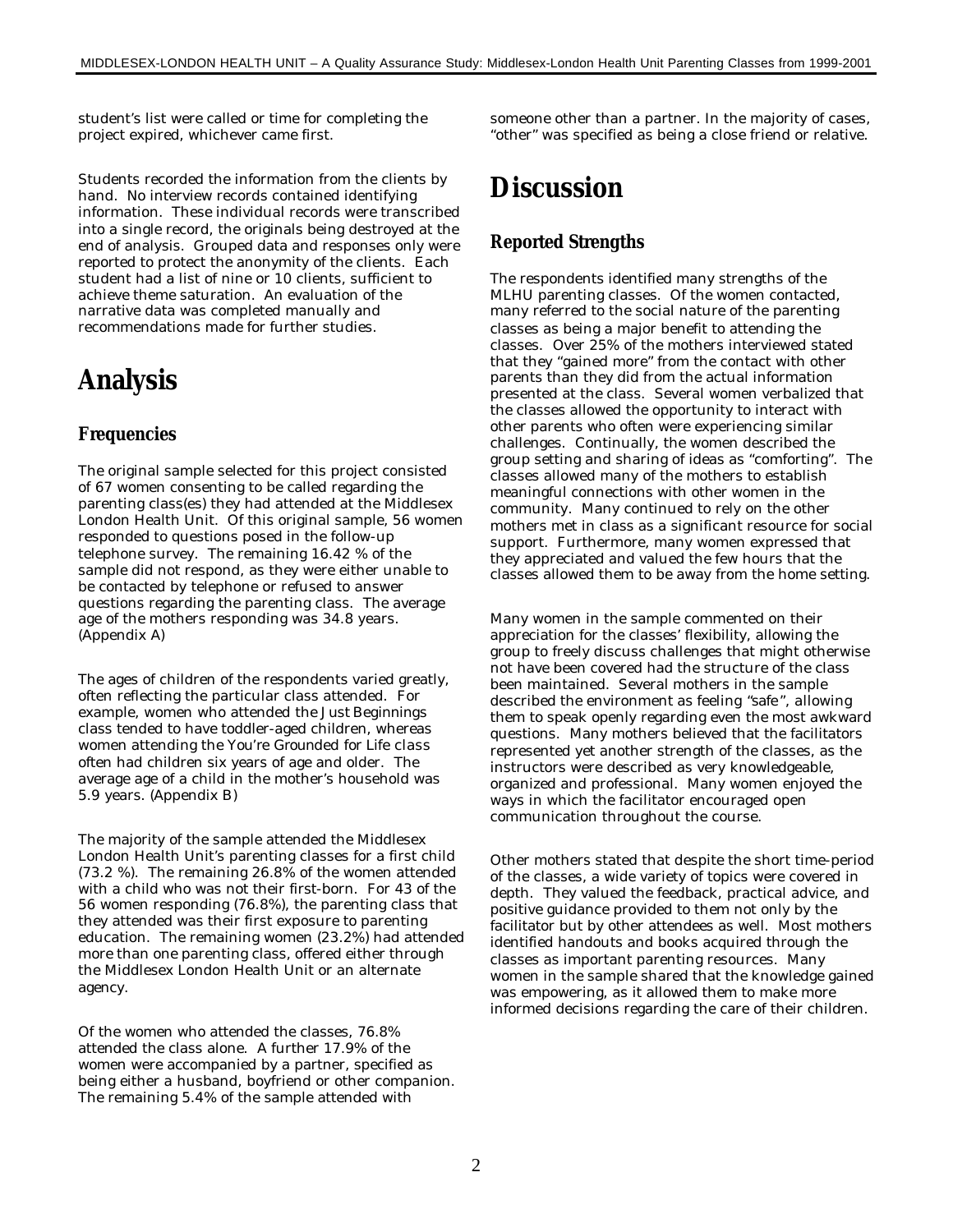#### **Perceived Weaknesses**

Despite the class strengths identified by the respondents, there were also a variety of weaknesses reported by the mothers attending the parenting classes. Some of the most commonly reported weaknesses were in regards to the amount of information being provided, the size of the classes and the number/duration of the classes.

Many participants felt that there was too much information provided in the classes, especially on topics that were geared to toddlers and older children. The commenting women often described the volume of information as overwhelming, especially when learning about infant care. Many suggested that a separate class exploring toddler care would have been more appropriate and effective. Several parents also felt that the number of classes was too few. These mothers were often attendees of the four-week programs and described the series as too short to adequately cover and retain all the information presented.

Numerous mothers reported the large number of participants per class as a weakness to the program. The women commenting described "large" as consisting of 15 to 19 participants. They believed the classes would have been more effective had there been a smaller instructor-participant ratio.

Despite the specific reports of weaknesses however, it should be noted that 26% of the participants believed there were indeed no weaknesses with the parenting classes they had attended. This percentage represented the most common sample response regarding weaknesses.

#### **Effectiveness**

A significant number of the participants surveyed responded that the connections they made with other moms/infants was one of the best outcomes. Attending the classes helped these women to get out of the house and provided them with potentially life-long friendships as a means of increasing available resources. Many of the women commented that, even now that their groups have finished formally, they are still getting together informally at least once a month to compare stories and to support one another.

The participants also commented that the literature (handouts, pamphlets, and booklets) was a good resource. Most women have continued to consult their literature long after the class was over. Many of the participants also discussed the fact that the classes gave them increased confidence and decreased stress in dealing with parental challenges. The information that was given in the classes provided insight into how to hand the multi-tasking of parenting. Finally, of the 56 women surveyed, only five responded that the information taught wasn't helpful at all.

#### **Additional Information**

Although the women felt that for the most part the classes that they took did prepare or assist them in properly parenting their child, there were recommendations given about topics that could have been discussed. The most common recommendation was to have more information on the aging, development and growth stages of a child. These women were interested in finding out at what age their children could be expected to display which growth pattern.

Another significant recommendation was to have more information on postpartum depression including signs and symptoms as well as options for treatment. Further topics of interest mentioned were child nutrition, potty training, anger management, knowing when to go to the doctor, breast-feeding and information on how to parent as a stepparent.

 Thirty-six percent of the women interviewed were satisfied with the information taught in class without any suggestions, and 17 % could not remember the classes well enough to know if there was something else that could have been added to enhance it.

#### **Additional Parenting Resources**

Even after taking parenting classes, the participants remained highly motivated to continue to research additional resources to provide them with the necessary information to fulfill their needs. The most common resource consulted was with the other members of the group with which they continued to meet even after the formal sessions had finished. Other resources included Internet sites on infant care and development, books, the infant help line, pamphlets from the MLHU and attending the well-baby clinics through out the city. In some circumstances, a public health nurse visiting in their home answered questions, or through a friend that was a nurse, or an employee of the MLHU.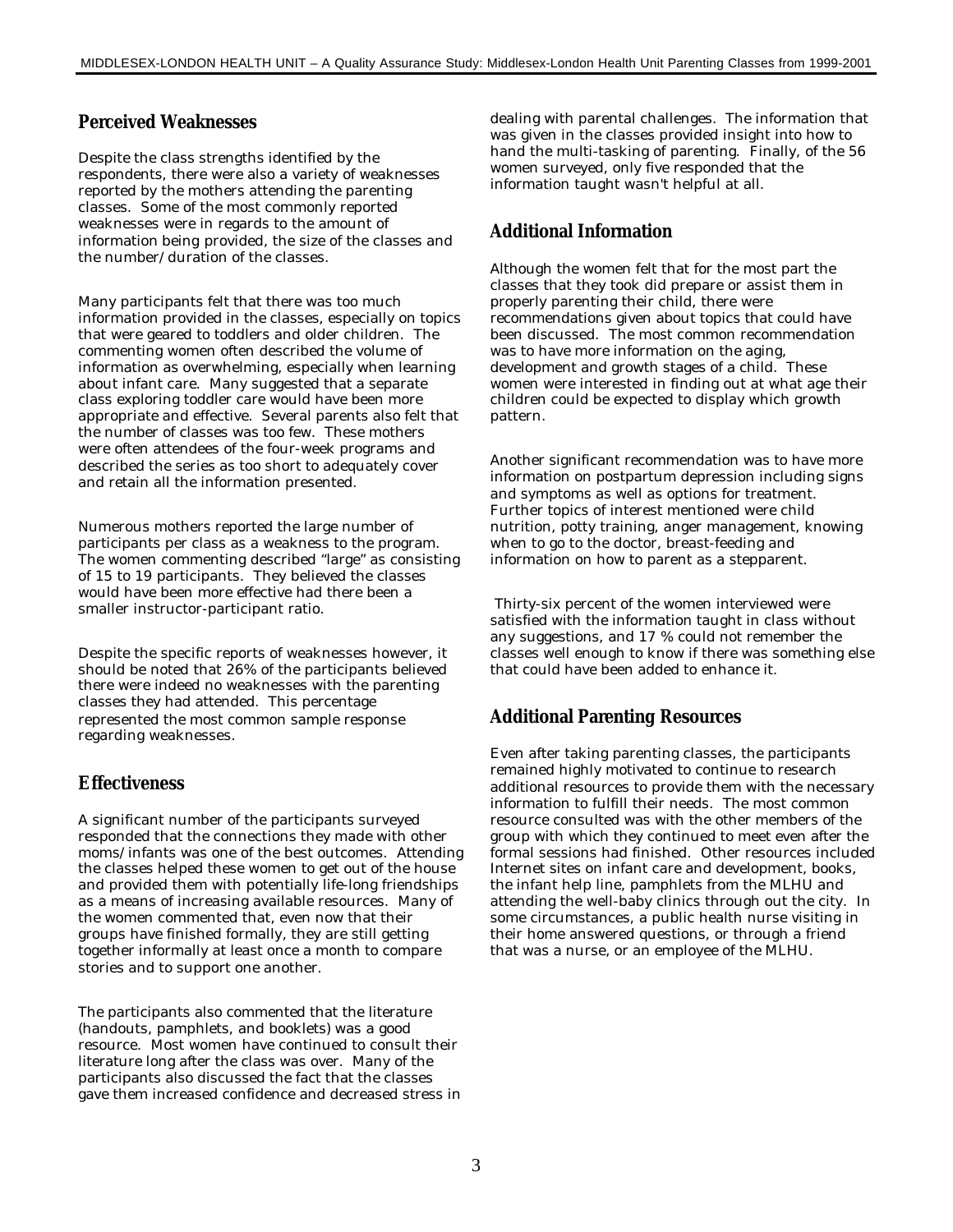# **Recommendations**

#### **From Participants**

The majority (75%) of all participants asked were satisfied with the class that they took in that it had met their expectations. The most common reason for this satisfaction was because it increased their social support and provided them with further knowledge and resources they would not have had with out the course. Other ways in which classes met their expectations included the giving of realistic information about realistic situations and having a teacher whom sincerely empathized with what parents were going through. A few women commented that they did not have any expectations. As well, a few women responded that their expectations were not met. Specifically, they felt there was not enough: child seat safety information; information on the general, 'how-to' details of parenthood; and/or new information.

All of the participants said that they would take another parenting class, either at the MLHU or another place. The participants, as previously stated, really enjoyed the opportunity to meet with other mothers and exchange information. They also found that they were really happy with their helpful and knowledgeable instructors. They were informative and open to suggestions for class discussions. Some participants liked the MLHU classes not only because they were free but also because they were not aware of anyone else who taught the classes as well as at the health unit.

Most women had gone back to work again during the day. They recommended evening classes so they could participate in classes only available in the day. Other women thought it would be better to have the classes in more locations in the city and others felt promoting the times and dates of the upcoming classes more thoroughly would be helpful.

### **From the Project**

The telephone script, which was used for data collection, was successful in its attempt to target significant key issues. However, it did carry with it some disadvantages. Some of the questions on the script were somewhat ambiguous and did raise some confusion with participants. Instead of asking what should be added and what should be covered more indepth, it may be more appropriate to ask what changes the client would like to have seen in the program. This may allow them to have more freedom and flexibility in their responses. As a replacement for asking parents about new topics they need to know in parenting, it should be asked regarding the applicability of

knowledge to their current situation. The nature of the class depends on this because the *'Just Beginning'* class, for example, may not be as useful after a few years.

Another observation was made regarding the question that examines the demographics. As opposed to asking the parents if it was their first child for which they attended the parenting class, it may have been more suitable to ask parents for which child they attended the class. As originally stated, this question made assumptions regarding parents attending for their first child only. It also disregards the fact that some parents attended the class for more than just one child, even middle children.

As well, some items should be added. Questions that examine how the parents found out about the program would help determine the most effective ways to reach the public. A question related to accessibility should be asked to ensure programs are in fact accessible to the public. Additional questions could also ask for opinions on increasing both class and overall participation. A project could also be designed to cover a greater period of time regarding the effectiveness of class material.

Another suggestion deals with scope of the project itself. In this particular circumstance, a variety of parental education classes were being examined, ranging from the 'Just Beginnings' class to classes that deal with communication skills with older children. The project's focus could have been narrowed to a single class or a group of classes related to a particular age group. This might ensure more course-specific responses. In addition, the persons conducting the data collection would benefit from a more detailed understanding of what each course entailed. This would enable them to be more insightful when parents could not remember much about the class that they had taken. There was also a recommendation made that perhaps the quality assurance activity could be done during the last class rather than retrospectively. For certain questions, the participants would have more substantial feedback. As well, permission to call at a later date for 'over time' information could be obtained at the end of class more easily.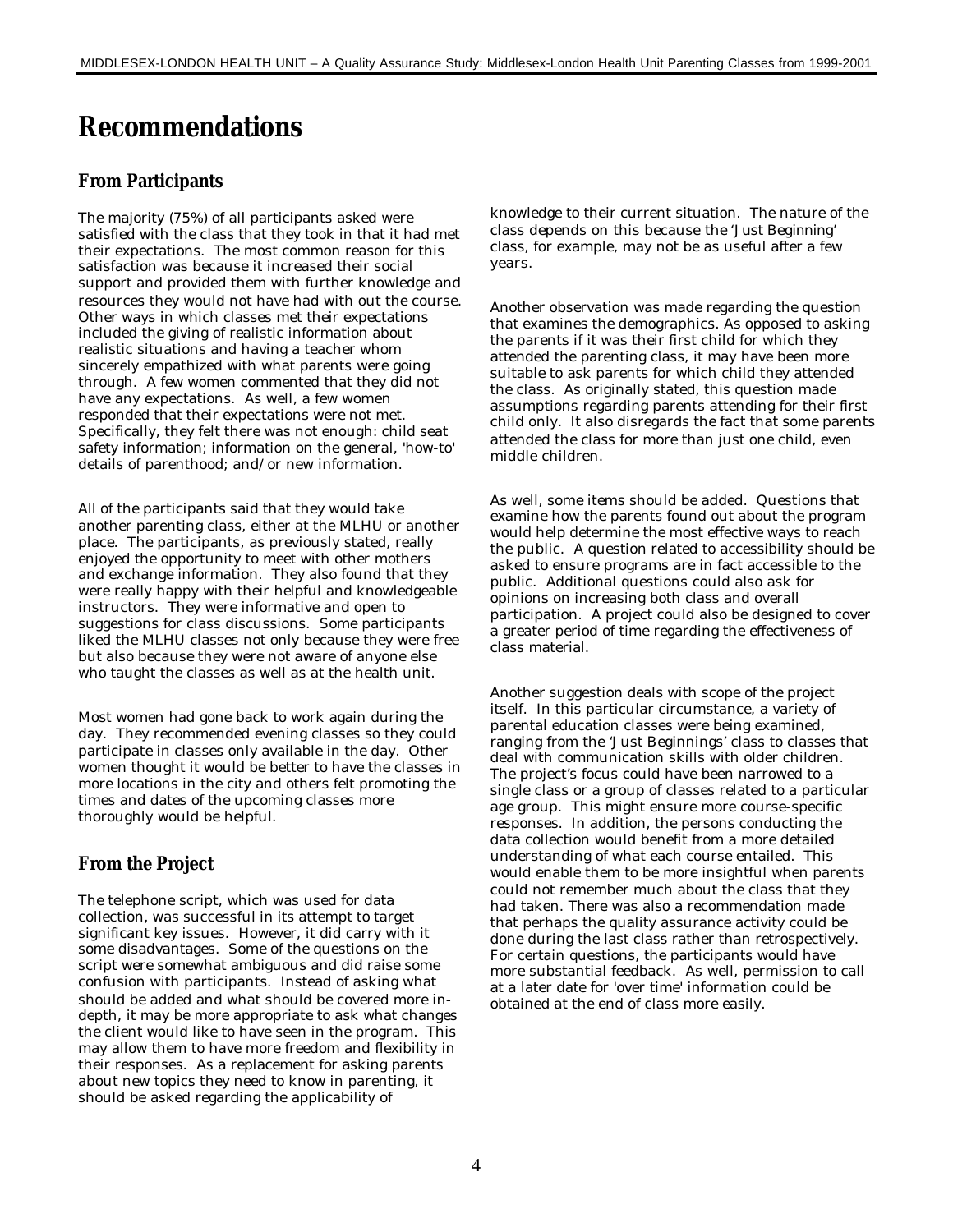# **Summary of Recommendations**

- 1. Add:
	- child seat safety information
	- information on the general, 'how-to' details of parenthood
	- new information
	- evening classes
	- more locations in the city
	- more advertisement of the times and dates of the upcoming classes
- 2. Modify the interview schedule to ask how:
	- the client would have liked to see the program changed
	- applicable the information was to parents' current situations
	- the parents found out about the program to improve marketing
	- accessibility should be improved.
	- to increase both class and overall participation.
- 3. The project could also be redesigned to:
	- cover a greater period of time than three years regarding the effectiveness of class material.
	- narrow the project's focus to a single class or a group of classes related to a particular age group.
	- increase the opportunity for persons conducting the data collection to develop a more detailed understanding of what each course entailed.
- initiate the quality assurance activity during the last class rather than totally retrospectively.
- obtain permission to call participants at a later date for 'over time' information.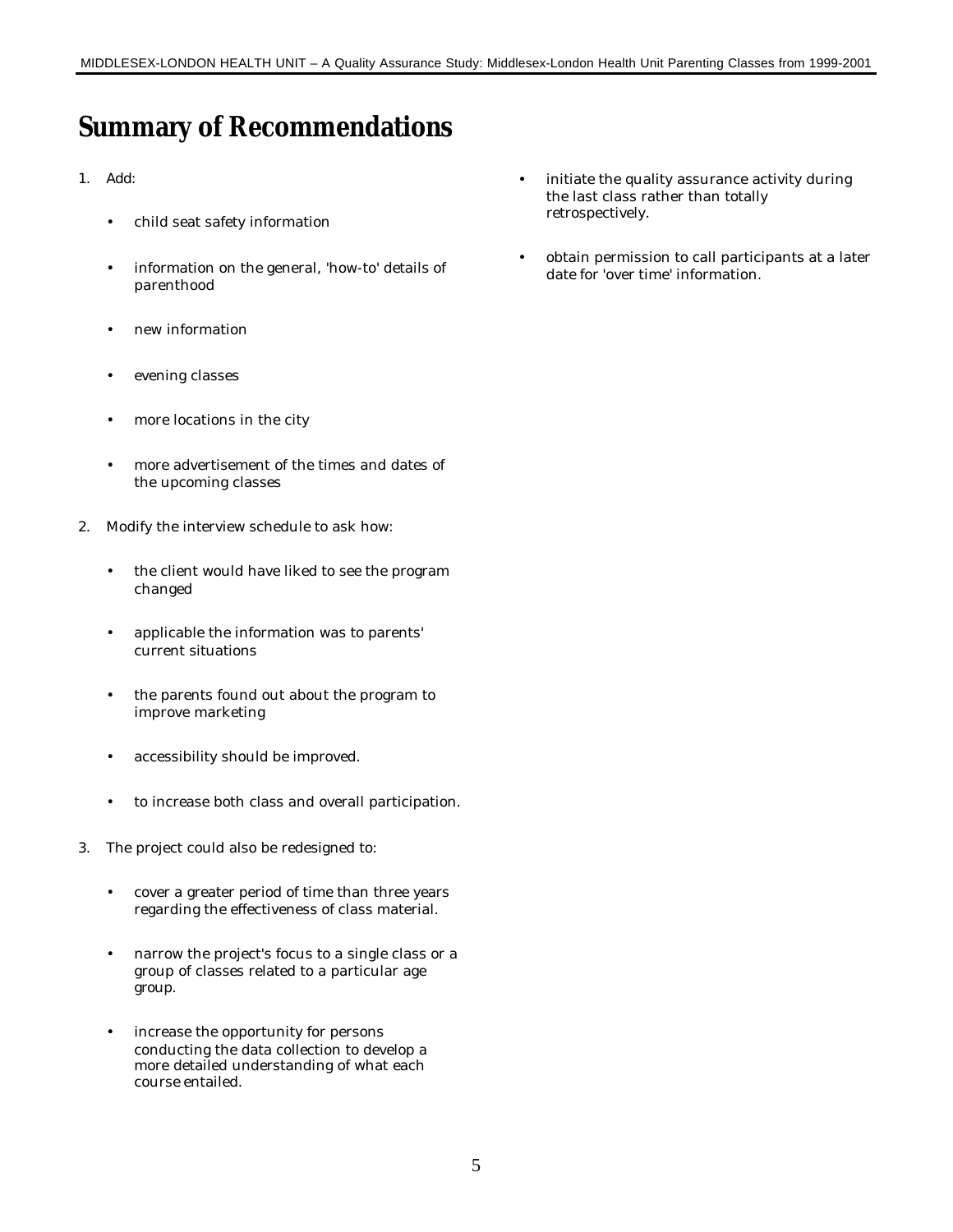### **References**

Irvine, B., Biglan, A., Smolkowski, K., Metzler, C., & Ary, D. (1999). The effectiveness of a parenting skills program for parents of middle school students in small communities.. *Journal of Consulting & Clinical Psychology 67*(6). 811- 825.

Long, A., McCarney, S., Smyth, G., Magorrian, N., & Dillon, A., (2001). The effectiveness of parenting programs facilitated by health visitors*. Journal of Advanced Nursing 35*(5). 611-620

Neuman, B. (1995). The Neuman systems model. In B. Neuman (ed.), *The Neuman systems model* (3rd ed.), Norwalk, Conn.: Appleton & Lange.

Nicholoson, B., Patricia, J., & Fox, R., (1998). Evaluating a brief parent education program for parents of young children. *Psychological Reports 82*(3, pt2). 1107-1113.

Sylvestre, J., Ochocka, J., & Hybdman, B., (1999). Findings from the Ontario regional evaluation of the community action program for children. *The Canadian Journal of Program Evaluation 14*(2). 29-56.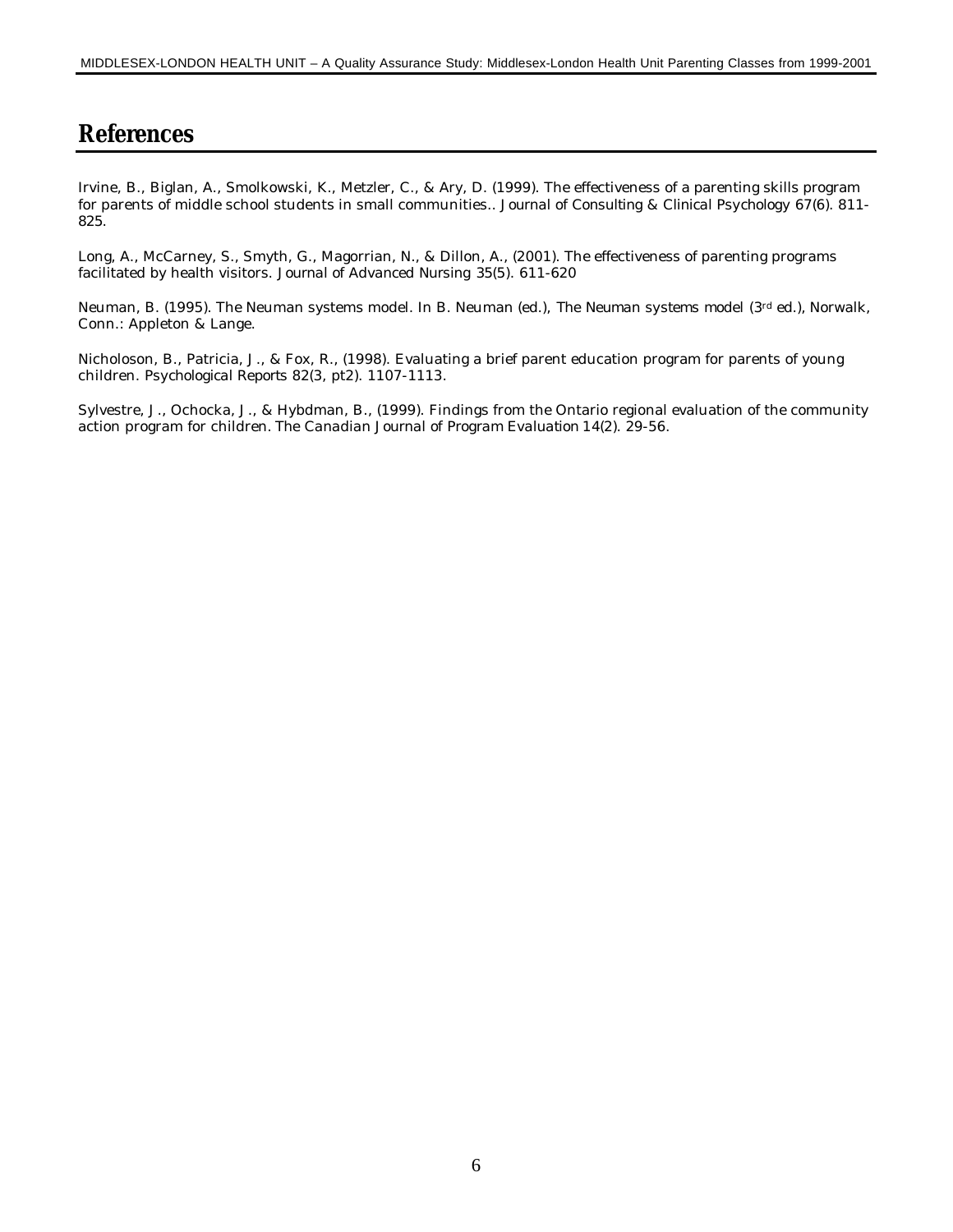### **Bibliography**

Barnes-Boyd, C., Norr, K. F., & Nacion, K. W., (2001). Promoting infant health through home visiting by a nursemanaged community worker team. *Public Health Nursing 4*(4), 225-235.

Cater-Jessop, L., & Yoos, L., (1994). Parental thinking: Assessment and application in nursing. *Maternal Child Nursing Journal 22*(2). 49-55.

Davis, J., Eyer, J., & Drott, P., (1987). Helping students assess parental education needs. *Public Health Nursing 4*(3). 141-145.

Gray, J., & Fryer, G., (1990). A comparison of hospital and home assessment of parenting potential. *Home Health Care Services Quarterly 11*(3). 63-74

Kagan, S. (1995). The changing face of parenting education. ERIC Digest. *ERIC Clearinghouse on Elementary and Early Childhood Education Urbana IL* Harrison, M. J., Magill-Evans, J., & Sadoway, D., (1988). Scores on the nursing child assessment teaching scale for father-toddler dyads*. Public Health Nursing 8*(4). 94-100.

Irvine, B., Biglan, A., Smolkowski, K., Metzler, C., & Ary, D. (1999). The effectiveness of a parenting skills program for parents of middle school students in small communities. *Journal of Consulting & Clinical Psychology 67*(6). 811- 825.

Long, A., McCarney, S., Smyth, G., Magorrian, N., & Dillon, A., (2001) The effectiveness of parenting programs facilitated by health visitors*. Journal of Advanced Nursing 35*(5). 611-620.

Mullis, F. (1999). Active parenting: An evaluation of two Adlerian parent education programs. *Published in Journal of Individual Psychology 55*(2).

Melrose, C., (2000). Facilitating a multidisciplinary parent support education group. *Journal of psychosocial nursing 38*(9). 19-24.

Neuman, B. (1995). The Neuman systems model. In B. Neuman (ed.), *The Neuman systems model* (3rd ed.), Norwalk, Conn.: Appleton & Lange.

Nicholoson, B., Patricia, J., & Fox, R., (1998). Evaluating a brief parent education program for parents of young children. *Psychological Reports 82*(3, pt2). 1107 -1113.

Panzarine, S., (1988). Teen Mothering. Journal of Adolescent Health Care *9*(3), 443-8. Redmond, C., Spoth, R., Shin, C. & Lepper, H., (1999). Modeling long-term parent outcomes of two universal family-focused preventative interventions: One year follow-up results. *Journal of Consulting & Clinical Psychology 67*(6). 975-984.

Sylvestre, J., Ochocka, J., & Hybdman, B., (1999). Findings from the Ontario regional evaluation of the community action program for children. *The Canadian Journal of Program Evaluation 14*(2). 29-56.

Webster-Stratton, C., (1998). Preventing conduct problems in head start children: Strengthening parenting competencies. *Journal of Consulting & Clinical Psychology. 66*(5). 715-730.

Weinman, M., Schreiber, N., & Robinson, M., (1992). Adolescent mothers: Were there any gains in a parent education program? *Community Health 15*(3). 1-10.

Westney, O.E., Cole, J., & Munford, T. L., (1988). The effects of prenatal education intervention on unwed prospective adolescent fathers *. Journal of Adolescent Health Care. 9*(3) 214-218.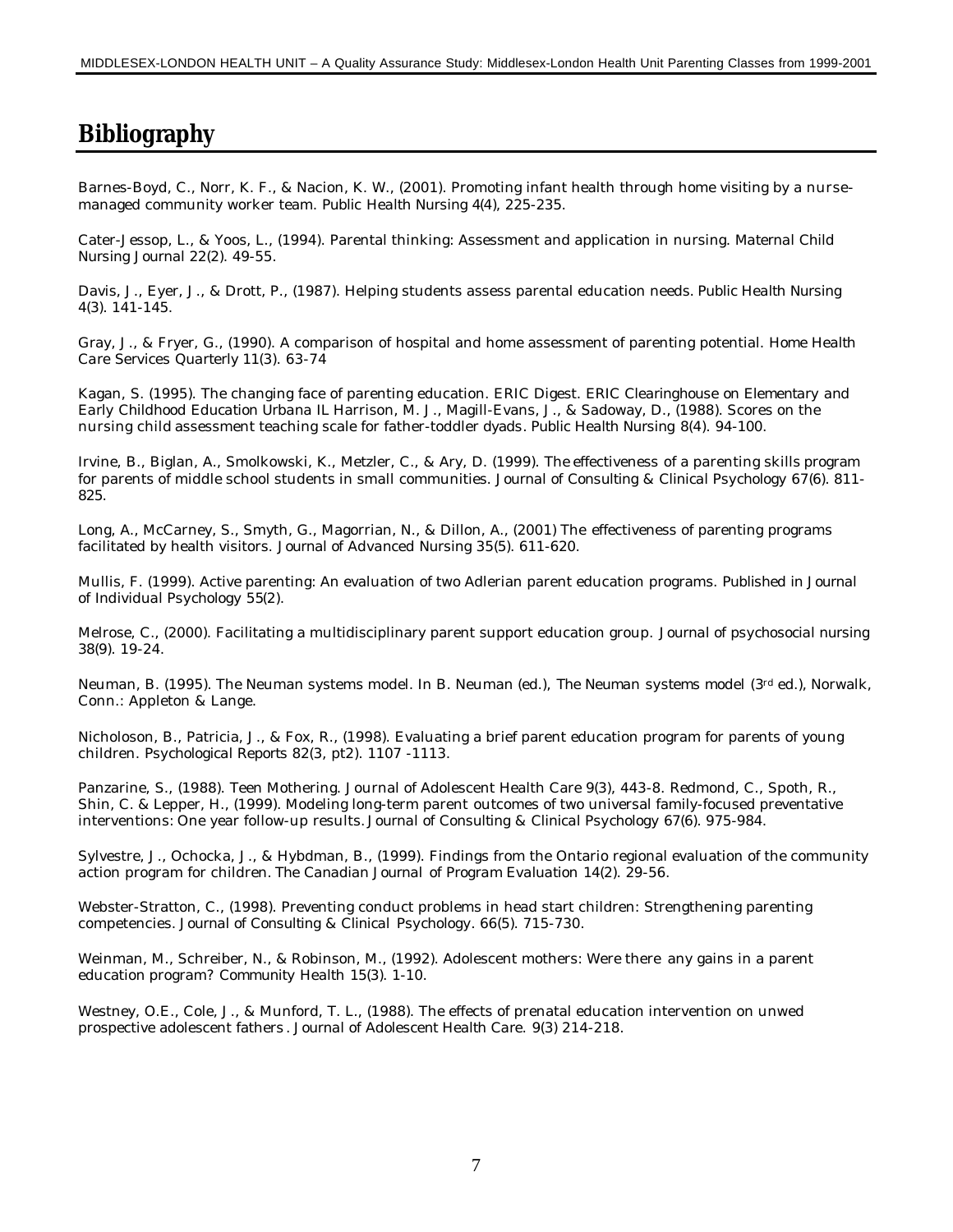

# **Appendix A: Participants by Age Group**

| Age of<br><b>Mother</b> | <b>Frequency</b> | Age of<br><b>Mother</b> | <b>Frequency</b> |
|-------------------------|------------------|-------------------------|------------------|
| 22                      | 1(1.8%)          | 33                      | 3(5.4%)          |
| 23                      | $0(0\%)$         | 34                      | 5 (8.9%)         |
| 24                      | $0(0\%)$         | 35                      | $4(7.1\%)$       |
| 25                      | $1(1.8\%)$       | 36                      | $2(3.4\%)$       |
| 26                      | $1(1.8\%)$       | $\overline{37}$         | $3(5.4\%)$       |
| 27                      | $2(3.4\%)$       | 38                      | 8 (14.3%)        |
| 28                      | $0(0\%)$         | 39                      | $5(8.9\%)$       |
| 29                      | 6(10.7%)         | 40                      | $1(1.8\%)$       |
| 30                      | $3(5.4\%)$       | 41                      | 4 $(7.1\%)$      |
| 31                      | 6(10.7%)         | 42                      | 0(%)             |
| 32                      | $2(3.4\%)$       | 43                      | 1(1.8%)          |

Mean: 34.8 years old Median: 34 years old Mode: 38 years old